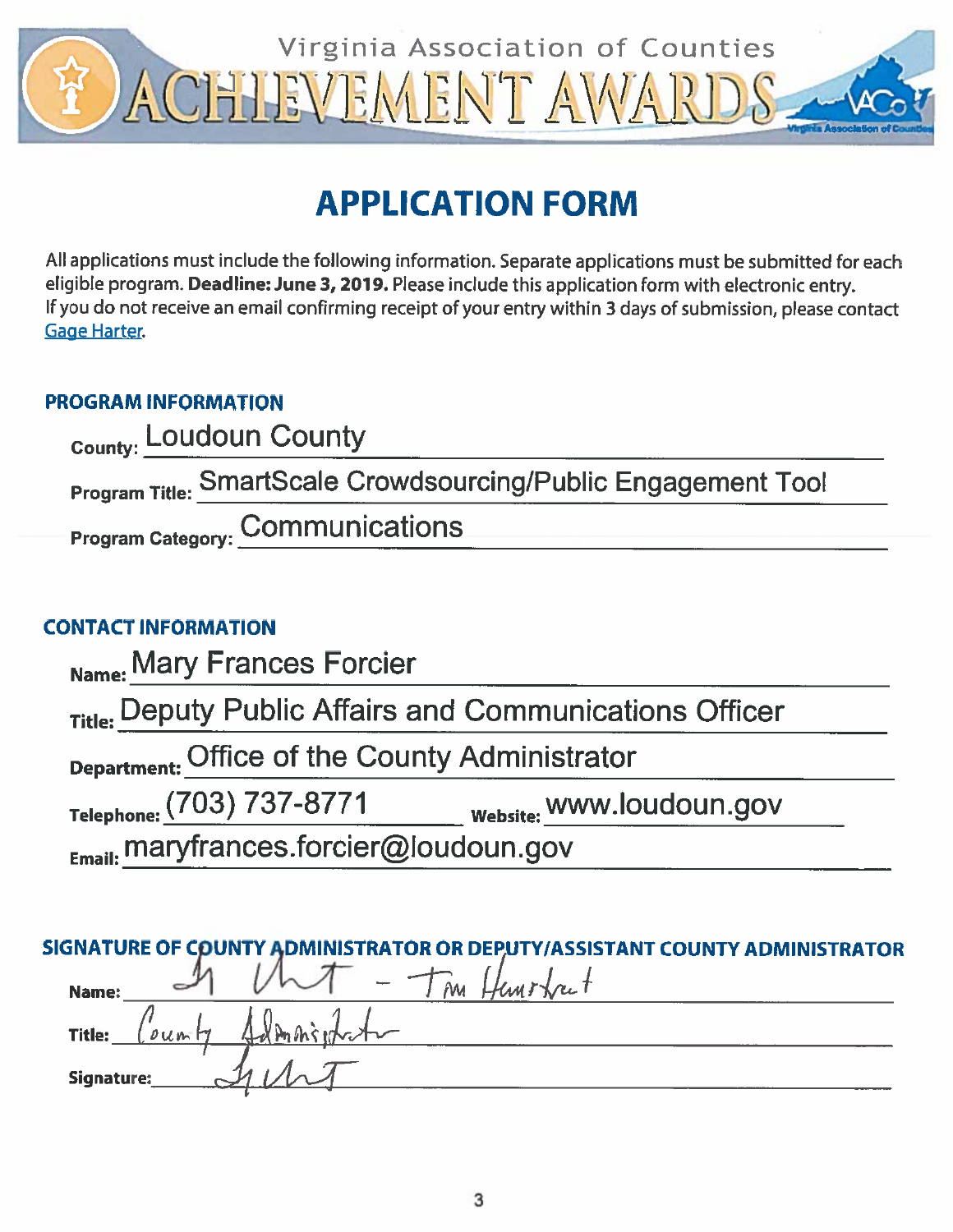Smart Scale Public Engagement: Crowdsourcing Map

#### **Loudoun County Government**

#### **CHALLENGE**

Virginia's SMART SCALE program is about picking the right transportation projects for funding and ensuring the best use of limited tax dollars. The program specifies that localities with a population at or above 200,000, such as Loudoun, may submit a maximum of ten applications for consideration.

To help determine which projects to put forward for SMART SCALE consideration, Loudoun County's Department of Transportation and Capital Infrastructure requested the county's Public Affairs and Communications team develop a method for gathering public input to prioritize possible transportation projects.

With 18 possible projects under consideration for SmartScale, public input was needed to get the list down to ten.

By working collaboratively with the Loudoun County Mapping and GIS team, the Public Affairs and Communications team was able to go far beyond DTCI's original request.

While the original plan was to use an email address to collect residents' comment (and then possibly a simple Survey Monkey tool), the Public Affairs team worked with the county's Mapping and GIS staff to make an interactive map of the sites that would include more info, such as a short narrative on the project, as shown below. The project was completed within 10 days of the original request.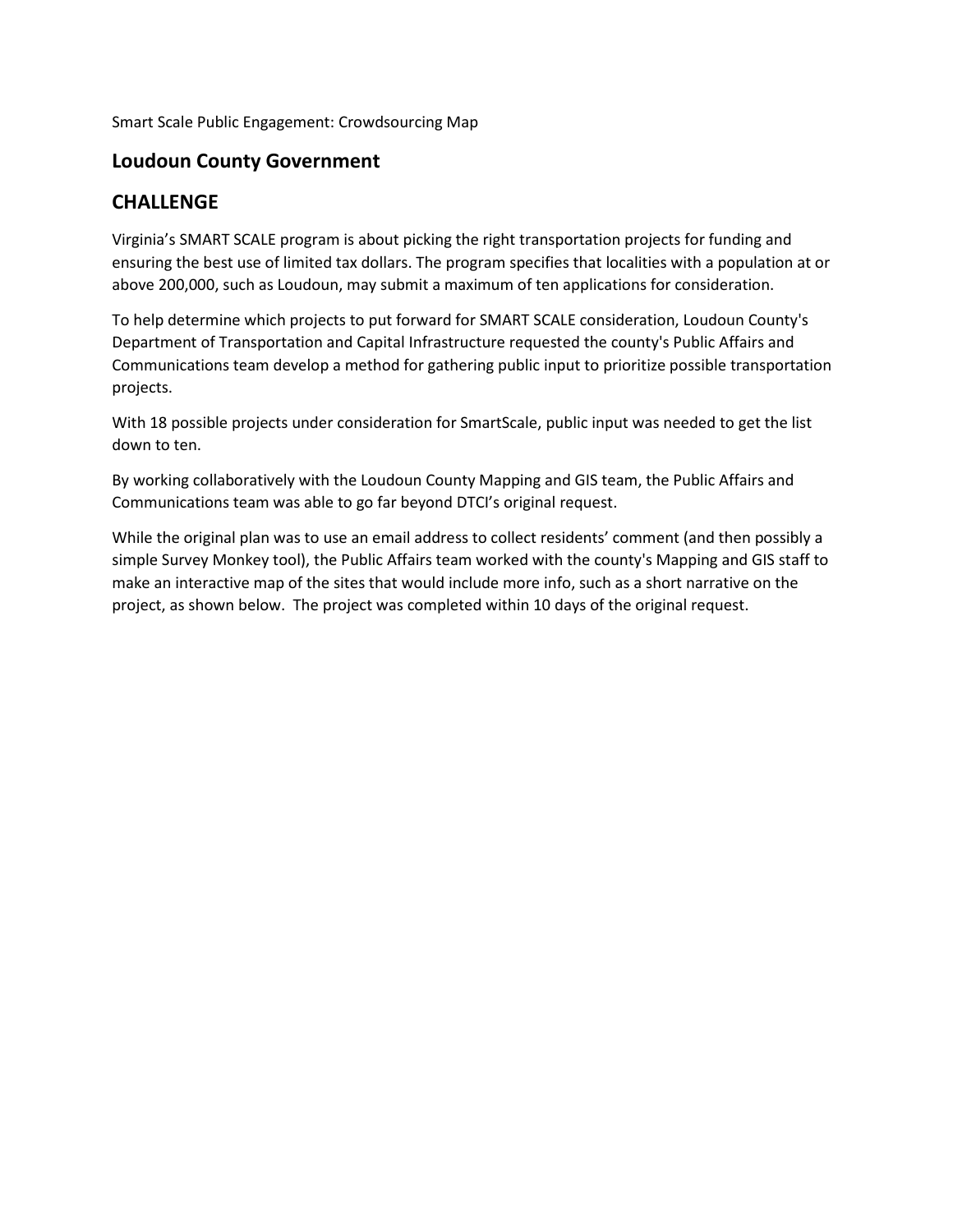

#### See the entire map

here: [http://loudoungis.maps.arcgis.com/apps/CrowdsourcePolling/index.html?appid=d7c7bfe552ca42](http://loudoungis.maps.arcgis.com/apps/CrowdsourcePolling/index.html?appid=d7c7bfe552ca42eb8417be42983bbd9d) [eb8417be42983bbd9d](http://loudoungis.maps.arcgis.com/apps/CrowdsourcePolling/index.html?appid=d7c7bfe552ca42eb8417be42983bbd9d)

The comments were geolocated on a map; individuals could add comments on particular projects, as seen above on the "Northstar Blvd New Segment" project. Residents could vote for a project by "liking" it, as indicated by the hearts below (for example, Route 7 widening received 876 votes).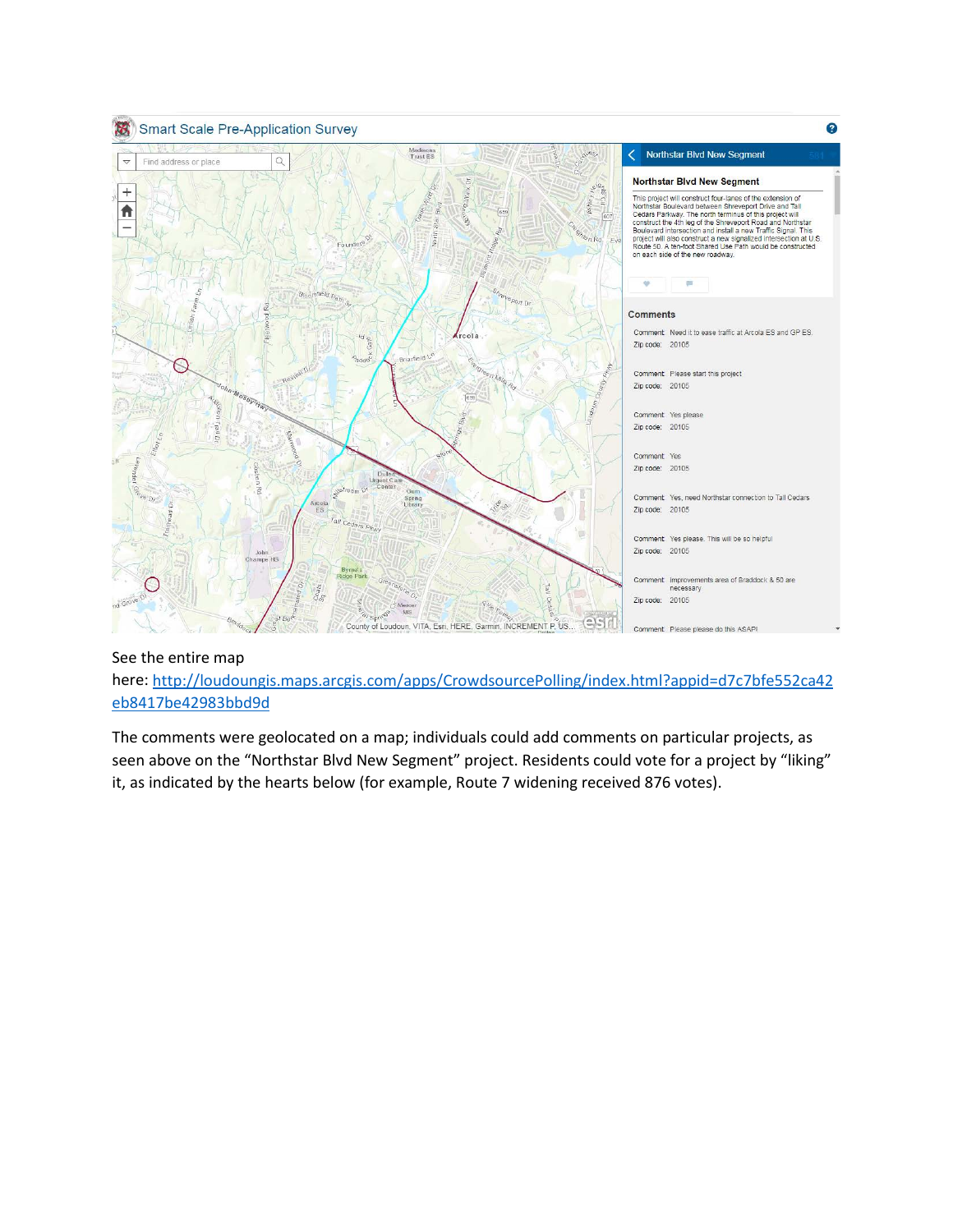

Public Affairs and Communications also supported the project with news releases and social media promotions, generating great interest from the community.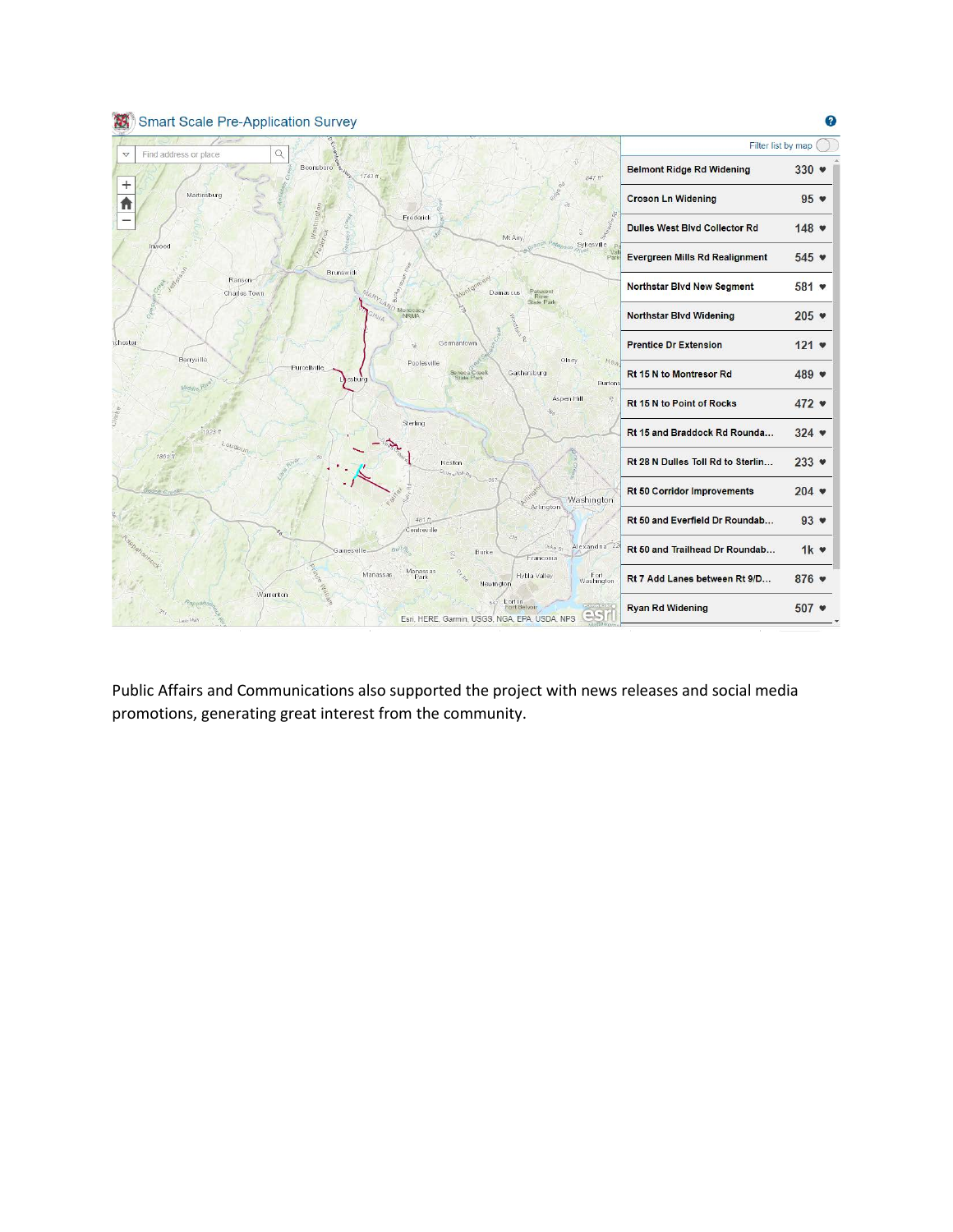

### **RESULTS**

More than 8000 comments were collected from the public – far beyond the department's original expectations.

This engagement tool exceeded our expectations, engaging residents throughout the county and providing important data to staff and policymakers.

The "heart" voting gave a quick sense of which projects seemed to be favorites, while the comments are associated with a zip code identifier, which helped us sift through the data and apply context to the comments for the Board.

| As of June 11, 2018 |       | <b>Summary of Comments</b>                                                                        |                             |
|---------------------|-------|---------------------------------------------------------------------------------------------------|-----------------------------|
| <b>PROJECT</b>      | Liked | Some Improvement<br>is needed (either<br>what the description<br>stated, or another<br>suggested) | No<br>Improvement<br>wanted |